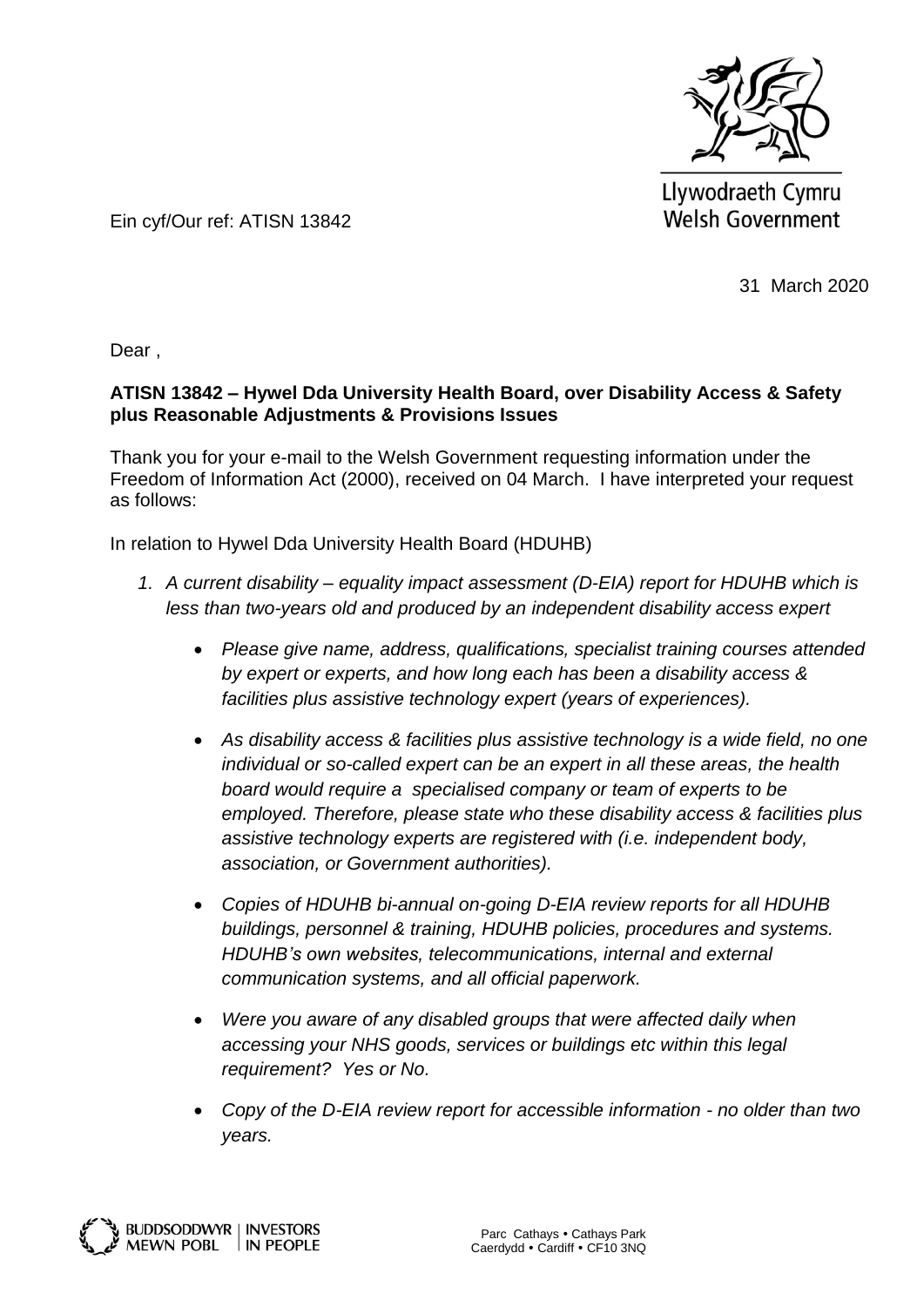- *Copy of the D-EIA review report for personal & training with regards disability & equality laws awareness training, for HDUHB Board members, directors and managers, medical personnel and administration staff - no older than two years.*
- *Copy of the D-EIA report for the new Integrated Healthcare Centre on Bathhouse Road, Ceredigion, which was produced as part of the planning application and presented to the local planning officers and planning committee.*
- *2. Copy of disability fire safety assessment (D-FSA) report which is less than two years old and produced by an independent disability fire safety expert on behalf of HDUHB for the Integrated Healthcare Centre on Bathhouse Road, Ceredigion.*
	- *Please give name, address, qualifications, specialist training courses attended by expert or experts, how long each have been a disability fire safety expert (years of experiences) and who they are registered with (i.e. independent body, association, or Government authorities).*
- *3. Copy of the disability health and safety assessment (D-HAS) report that was carried out for the Integrated Healthcare Centre on Bathhouse Road, Ceredigion.*
	- *Please give name, address, qualifications, specialist training courses attended by expert or experts, how long each have been a disability health and safety expert (years of experiences) and who they are registered with (i.e. independent body, association, or Government Authorities).*
- *4. The name and contact details of HDUHB's disability & equality officer.*
- *5. The name and contract details of HDUHB's disability access officer*
- *6. The name and contact details of HDUHB's disability assistive technology officer*
- *7. Name of health board officer responsible for providing accessible information*
- *8. Names of all the members of HDUHB's disability advisory group (disability partnership or disability forum).*
	- *All contact details for the disability advisory group including postal and email address, telephone number, type-talk, text message number, voice message number, fax and website address.*
	- *Copy of the terms of reference, rules and standards and complaints procedures of the disability advisory group.*
- *9. Copies of all documents from the fire safety or health and safety experts where they have stated mobility scooters, whether Class 2 or Class 3 machines, are unsafe in public buildings, or unsafe in general terms anywhere.*

*Copies of signed and dated written reports by the HDUHB experts.*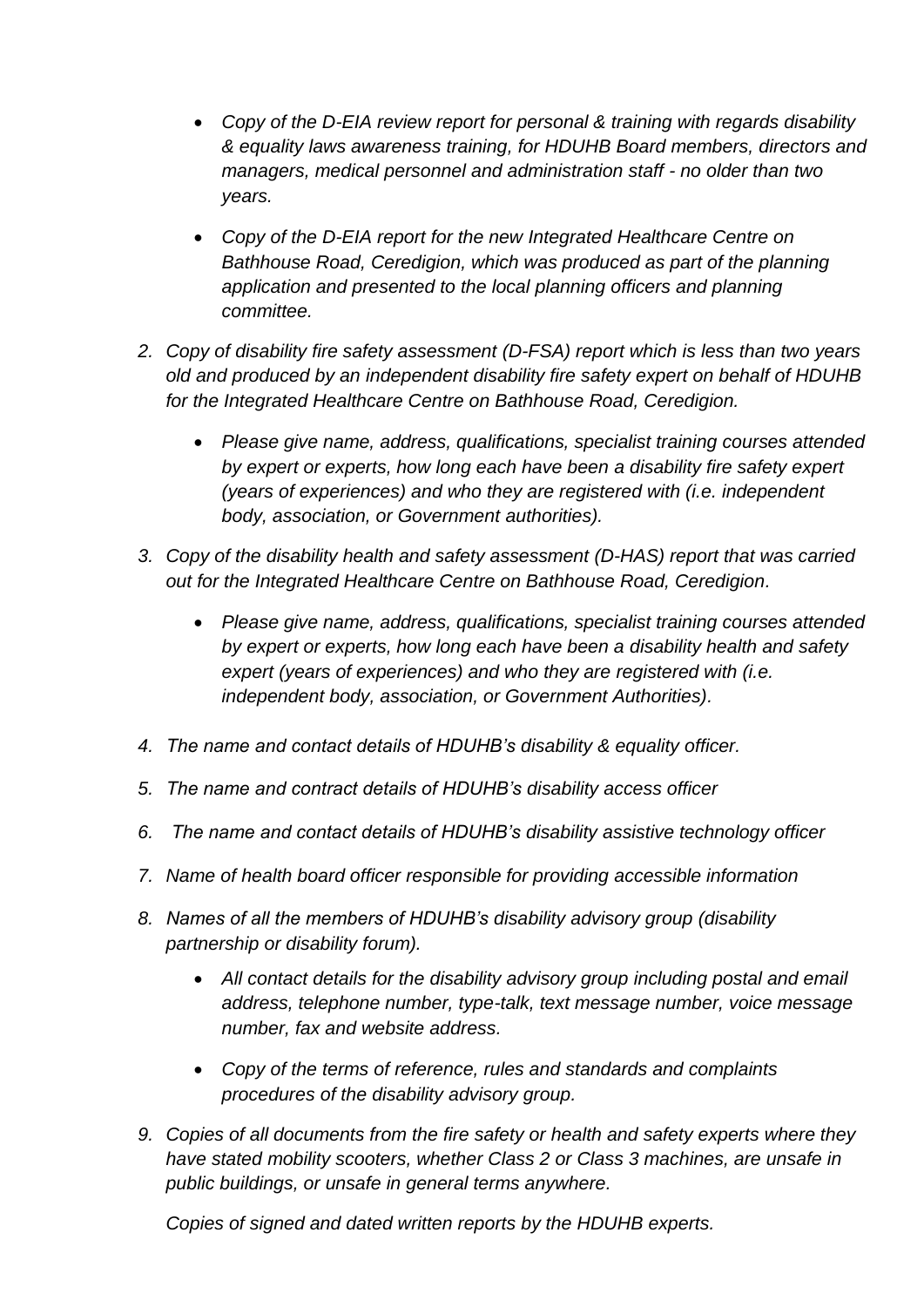*Were these documents presented to HDUHB Board members at the time, or since? Yes or No?*

*Were these documents presented to the local council, police, ambulance or fire rescue services, or to the Minister for Health and Social Services or other Welsh Assembly Members or local councillors? Yes or No?*

*If yes, when and please give full details. If No, why not?*

*Which individual mobility scooter is deemed as being unsafe, by name of manufacture and model, and why these individual mobility scooters are unsafe.* 

*Provide full written details of any safety testing carried out of these mobility scooters which failed safety testing and why.*

*Provide full written details of accidents and/or incidents which involved these mobility scooters.*

*If the health board had knowledge that these mobility scooters were unsafe and placed the general public at risk or in harm's way when they are used in public building such as health centres, hospitals, GP surgeries, dental practices, chemists, or any other public building, did you inform DHSC and MRHA, Yes or No.*

*If Yes, when and give full written details? If No, why not?*

*Or was DfT inform? Yes or No*

*If Yes, when and give full written details? If No, why not?*

*10.Names of HDUHB Board members that are either appointed or elected to represent* 

- *a. the local vulnerable and disabled patients and community*
- *b. the local elderly and chronically ill patients and community*
- *c. the local parents of children with special needs Patients and community*
- *d. local young people with disabilities patients and community*
- *e. local families with a disabled or chronically ill relative who they provide care to as family carers patients and community*

*Does the health board follow Government rules and standards for requirements since 2010 regarding appointing and electing a percentage of Board members to be disabled. Yes or No?*

Following a search of our records, I have established that the information you requested is not held by the Welsh Government, although we are aware that Hywel Dda University Health Board's Disability & Equality Officer is Jackie Hooper and she be contacted on the following:

Senior Diversity and Inclusion Officer Hywel Dda University Health Board